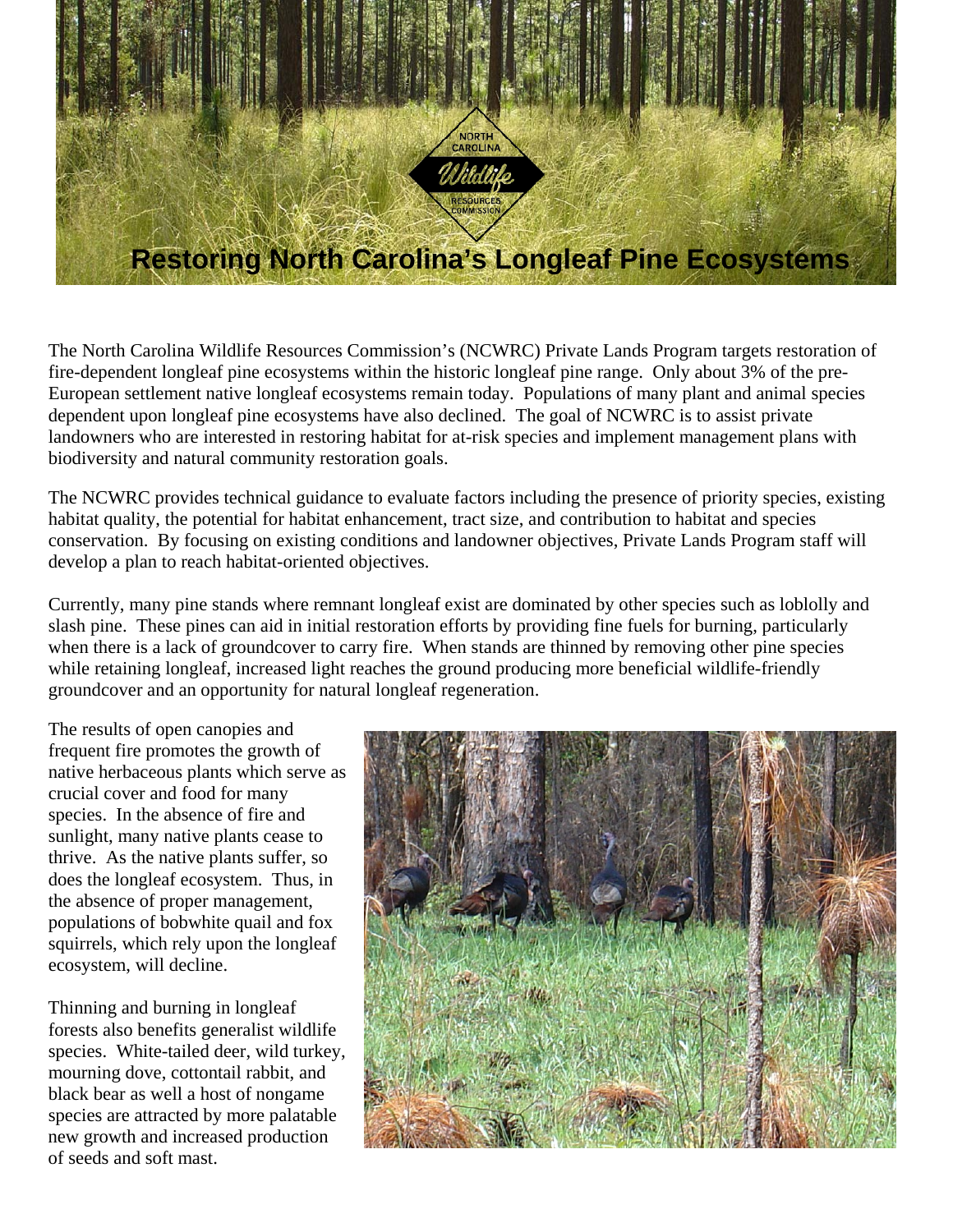

1. A longleaf pine sapling trying to compete with other pine species without the presence of fire.



3. Fire has controlled the regeneration of hardwoods and other pine species such as loblolly and slash pine while rejuvenating the sparse remnant herbaceous groundcover.

**For more Information on managing the Longleaf Pine Ecosystem or to identify your local NCWRC Technical Assistance Biologist contact:**

John Henry Harrelson Technical Assistance Biologist (910) 874-2725 [John.Harrelson@ncwildlife.org](mailto:John.Harrelson@ncwildlife.org)

## **Longleaf pine habitat restoration in progress**

This series of photos is of a mixed pine stand managed by NCWRC Private Lands Biologists that is undergoing restoration.



2. Application of prescribed fire to reduce competition from hardwoods and other pines.



4. The goal is a longleaf pine stand with viable herbaceous groundcover resulting from frequent fire that can also support a larger and more diverse population of wildlife.

Or visit these web sites for more information about the longleaf pine ecosystem: [http://www.ncwildlife.org](http://www.ncwildlife.org/)